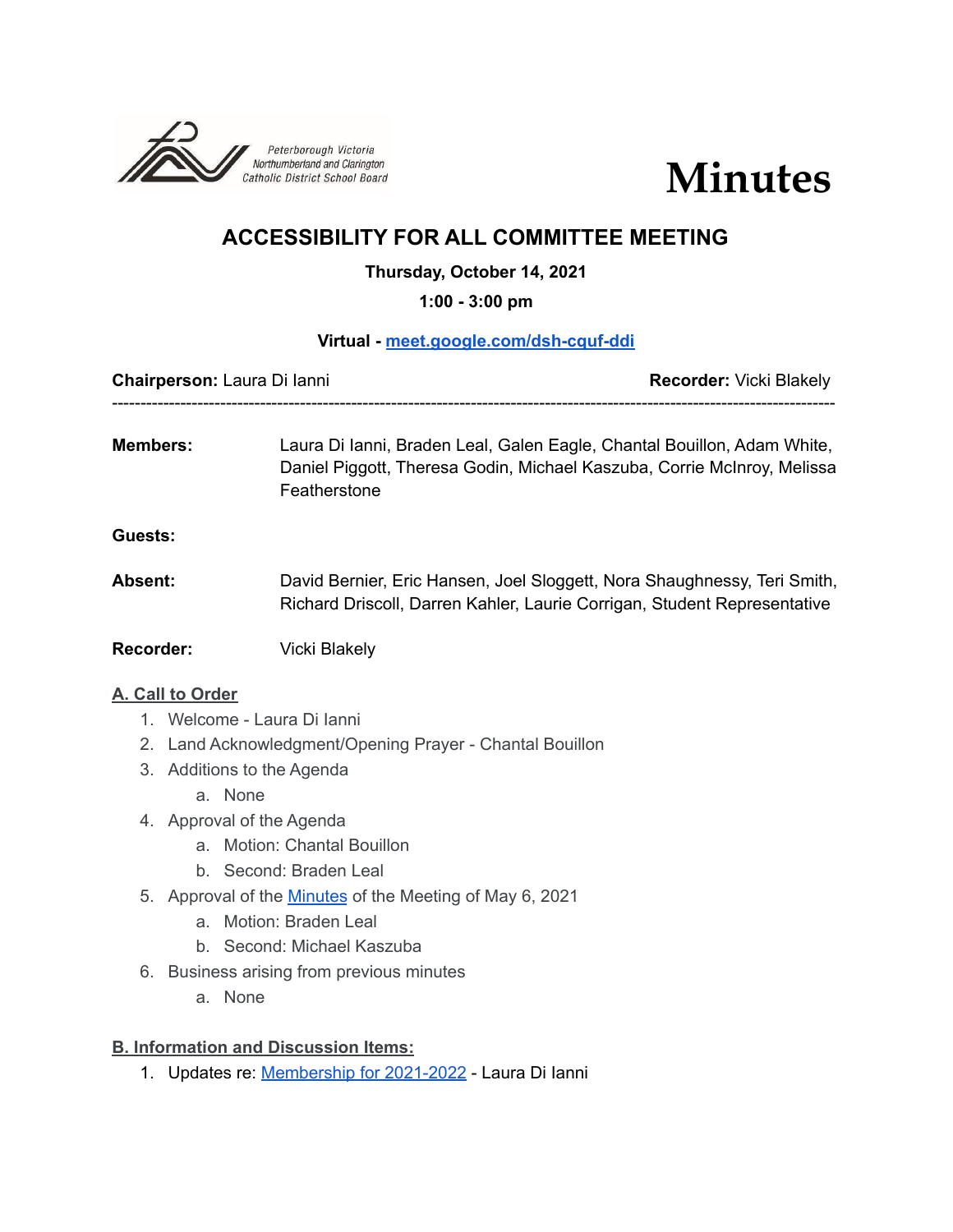The committee will be seeking a new Special Education Advisory Committee member and thanked Kelly Smigielski for her contributions. A new student representative from St. Peter Catholic Secondary School will be joining the next meeting.

2. Review mandate of the Accessibility for All Committee:

Laura Di Ianni reviewed the mandate of the committee and the role of members.

3. Updates from National [Accessibility](https://docs.google.com/document/d/1Jv_P2Sl9_adkAkES52I_hDhdOn1Z6VoVfy4BsKAtvZo/edit?usp=sharing) Awareness Week 2020-2021 and planning for 2021-2022 - Adam White, Chantal Bouillon, Eric Hansen, Theresa Godin

National Accessibility Awareness Week, each day of the week had a theme as seen below:

- Day 1: Social Accessibility
- Day 2: Environmental Accessibility
- Day 3: Red Shirt Day
- Day 4: Communication Accessibility
- Day 5: Academic Accessibility

Each day included a prayer, facts, resources for educators embedded with reflection questions, as well as elementary and secondary curriculum.

Going forward, the committee is planning more for the upcoming NAAW including art contests and what accessibility means at each school. The sub committee will work with the Communications Officer to update graphics.

4. Review [2020-2021](https://docs.google.com/document/d/1ndIgbh-uX2zGePuk9aselydQGoPpZ3Z8C8yFp7p5PUE/edit?usp=sharing) Progress and planning for 2021-2022 - Laura Di Ianni

Last year's accomplishments included the completion of 5 new Administrative Procedures - by the Operations Sub Committee; training with respect to the new APs; and, training in the AODA. A presentation was provided to the Special Education Advisory Committeewas updating the committee in regards to the new Administrative Procedures and National Accessibility Awareness Week events. The Accessibility page on the website is current. The Accessibility Compliance Report was submitted for the June 30, 2021 deadline to the Ministry.

5. Updating the Multi-year [Accessibility](https://drive.google.com/file/d/15OcvNI__XiKiwgnVH7EkeHzk1zen8kiR/view) Plan - Laura Di Ianni

Consider updating the Multi-year Accessibility Plan considering the 2018 date, the provision to update it at least once every 5 years, and considering the establishment of new Administrative Procedures. Hoping updated Multi-year plan to include student art coming out of the National Accessibility Awareness Week Student art contest.

- 6. Updates from stakeholders Committee Members
	- a. Plant
		- i. None.
	- b. Information Technology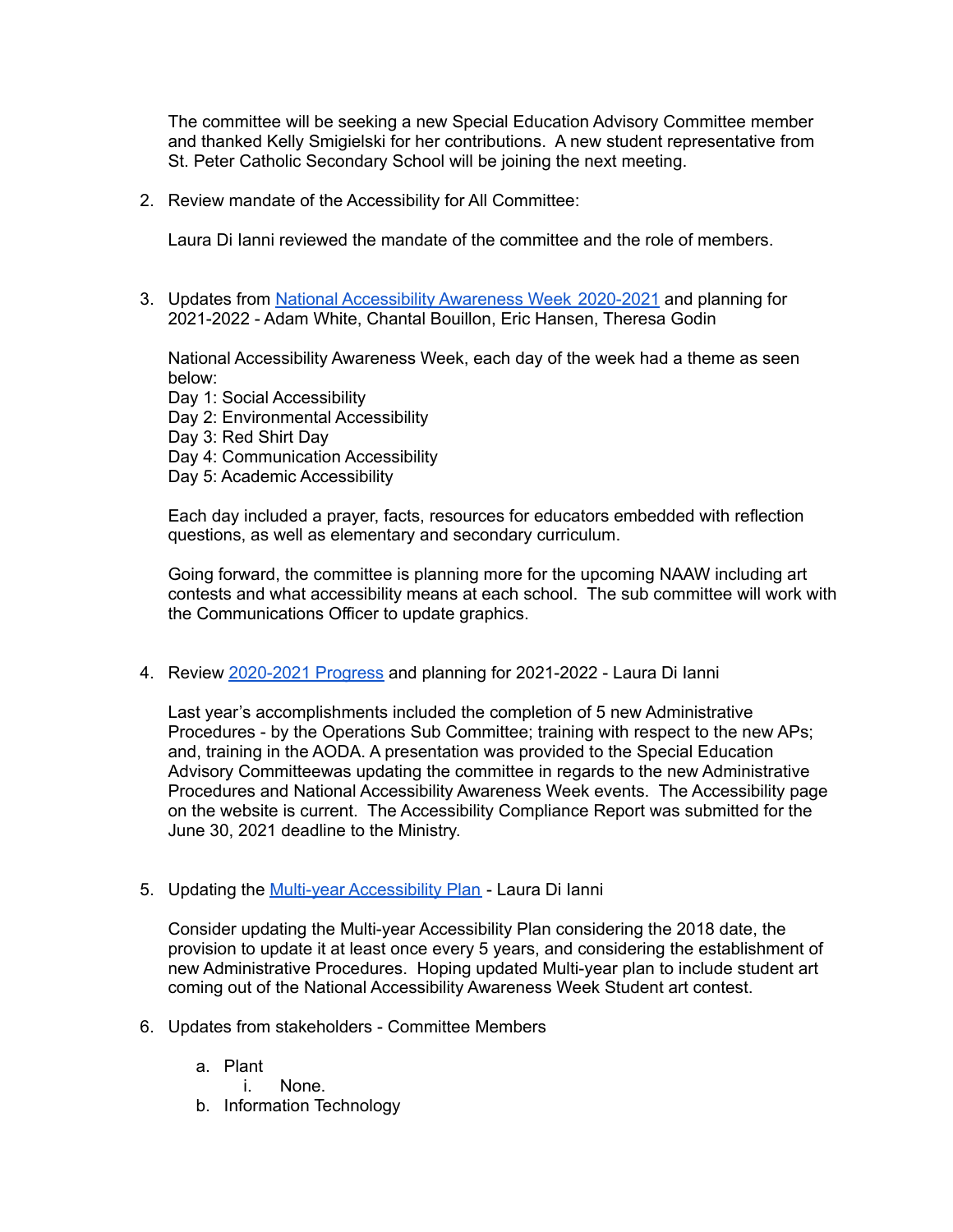- i. None.
- c. Transportation
	- i. None.
- d. Special Education
	- i. Regional SERT meetings introduction of Universal Design for Living, which states that 'what is critical for some, is absolutely good for all.' This theme can also be applied to accessibility.
- e. Human Resources
	- i. AODA perspective, in compliance with job postings and work accommodations. Human Resources continues to work with IT in regards to the WellBeing piece on The Loop.
- f. Health and Safety
	- i. None.
- g. Communications
	- i. None.
- h. CUPE
	- i. None.
- i. OECTA
	- i. None.
- j. Other:
	- i. None.

#### **C. Conclusion:**

1. Next Steps:

Continue work updating the Multi-year Accessibility Plan.

Invite Alyssa Cymbalista, Communications Officer to join the NAAW sub-committee meetings.

#### 2. Future Meetings:

- a. Accessibility for All February 3, 2022 1:00-3:00pm May 5, 2022 1:00-3:00pm
- b. NAAW sub-committee meeting dates:
	- i. November 26, 2021 9:30-10:00am
	- ii. January 7th, 2022 3:30-4:30pm
	- iii. February 11th, 2022 3:30-4:30pm
	- iv. March 25, 2022 3:30-4:30pm
	- v. April 8, 2022 3:30-4:30pm
	- vi. May 13, 2022 3:30-4:30pm
- 3. Closing Prayer: Adam White